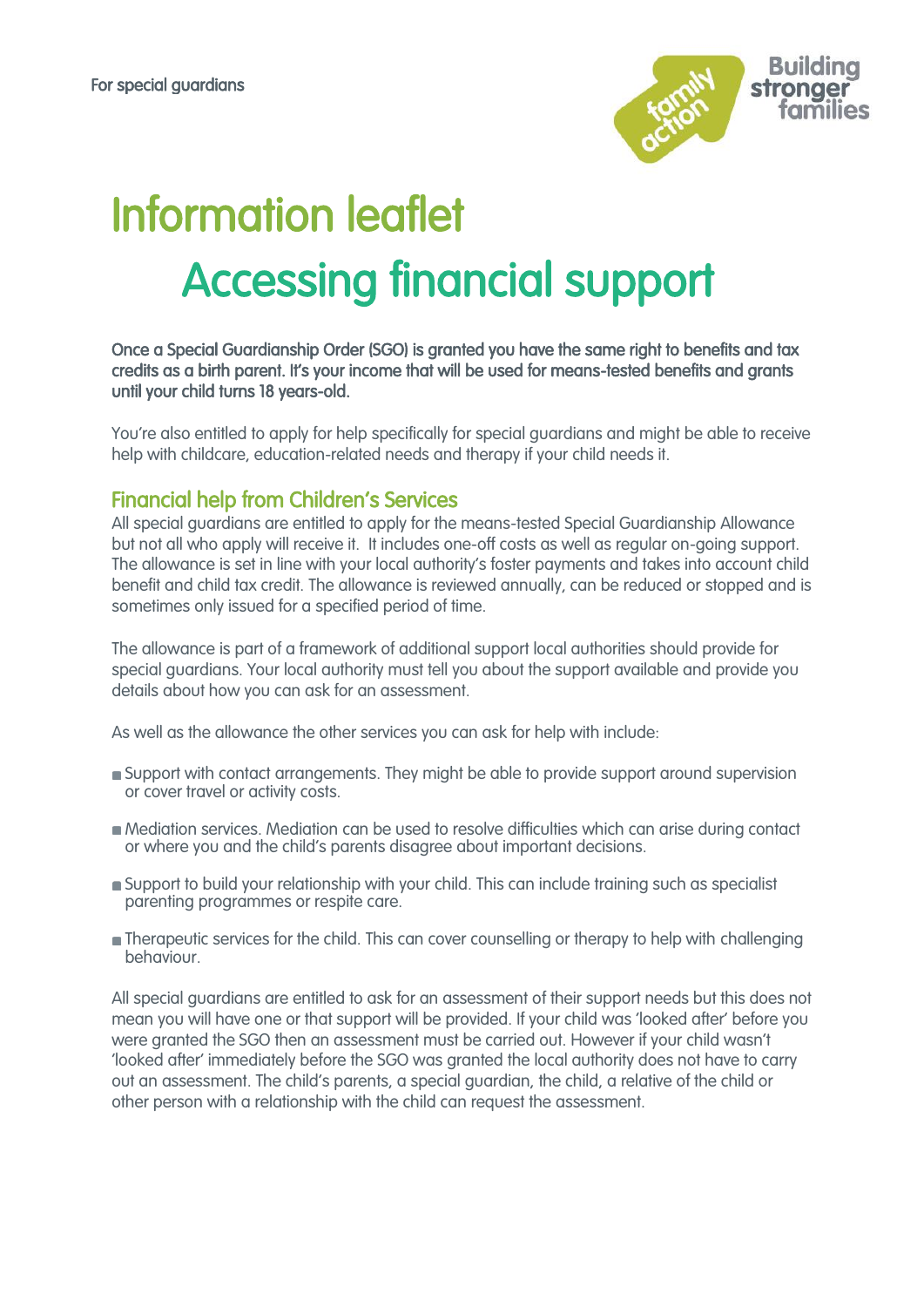

If the local authority refuses to assess you, or if they do assess you but decide not to provide support, they must tell you why and give you 28 days to respond. If turned down again you are entitled to make a complaint.

If you're given support you'll receive a draft plan which you can comment on within 28 days. After 28 days your plan will be finalised and you will be given confirmation of what support you will receive and the name of the person within Children's Services who is overseeing your plan.

If you feel that your child needs to be assessed as they require extra help with their development you can ask for them to be assessed under section 17 of the Children Act 1989 as a 'child in need'.

## Information on benefits for special guardians

Special guardians are entitled to the same benefits as birth parents. You're entitled to claim child tax credit and child benefit though the amount you get is dependant upon your income.

It's important to note that benefits will be changing as Universal Credit will replace other benefits in 2018.

There are a few points you should consider if you are claiming benefits:

- If you apply for child benefit make sure no-one else already has an additional claim open. You will have priority but may need to prove that the child now lives with you.
- If you receive Special Guardianship Allowance this will not be counted as income when working out means-tested benefits.
- If you work and have childcare costs you might be entitled to make a claim for Working Tax Credit towards these costs.
- **If you were a foster carer before being granted the SGO and were receiving income support you** will need to update your details as you will no longer be seen as 'employed' as a foster carer.
- You should check if your benefits allowance now reaches the benefits cap. There are exemptions such as families with a disabled child.
- Pension claimants who are special guardians are exempt from the 'bedroom tax' and benefit cap as they're not in work and can claim for child benefit and child tax credit.
- If your child has been receiving Disability Living Allowance (DLA) you may need to start managing this.

You may be entitled to Guardian's Allowance, which is different to Special Guardianship Allowance. You might qualify for this if your child is in your care because one or both parents died. It won't affect your pension credit or any means-tested benefits you're claiming.

As mentioned some benefits are being replaced by Universal Credit in 2018. Universal credit is currently being piloted in trial areas but the number of people claiming it will rise sharply in the autumn when it is due to be rolled out to 50 new areas. By late 2018 all new claims will be for Universal Credit. The benefits that it will replace are:

housing Benefit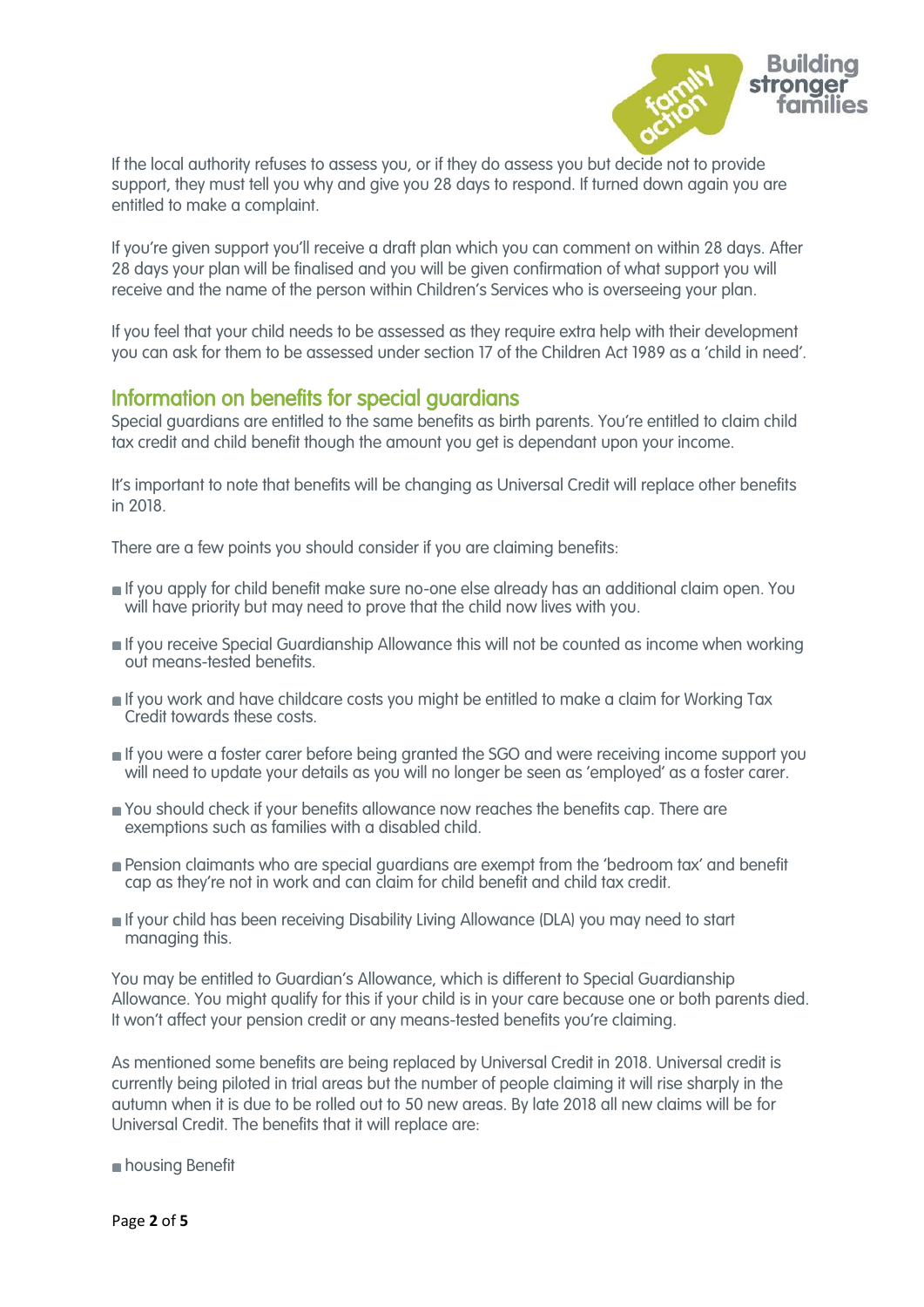income-related Employment and Support Allowance (ESA)



- Child Tax Credit
- Working Tax Credit
- Income Support

Your loca[l Citizens Advice](https://www.citizensadvice.org.uk/about-us/how-we-provide-advice/advice/search-for-your-local-citizens-advice/) will be able to provide a full benefits check.

## Other financial support

You or your child might be entitled to other financial support to help with things such as childcare and extra support in schools.

## Childcare

All three and four year-olds, and some two year-olds are entitled to 15 hours a week of free early education or childcare during term-time. This works out as 570 hours a year for 38 weeks.

Some parents of three or four year-olds will be eligible to 30 hours of free childcare a week during term time, or 1,140 hours a year. The scheme started nationally in September. To receive this allowance both parents must be working, or the sole parent working in a lone-parent family, and each parent earning at least the equivalent of 16 hours a week at the national minimum or living wage. Either parent must not earn more than £100,000 a year.

Parents can also apply for tax-free childcare if their child is under 12 or under 17 if the child has a disability. You'll need to be employed and earn at least £120 a week and less than £100,000 a year, or receive certain disability-related benefits.

### Pupil premium and pupil premium plus

In order to overcome the impact of their early experiences children who are in or have left care including those now with an SGO, are entitled to pupil premium plus which is designed to help bridge the attainment gap.

The school receives the payment directly and can choose how the money is spent. You must tell the school that a SGO is in place in order to receive it.

If your child was not 'looked after' but is entitled to [free school meals,](https://www.specialguardiansupport.org.uk/working-with-your-school/#title_3) they can claim pupil premium. This is aimed at closing the gap between children on lower incomes and their peers.

### Help for children with special needs

Benefits available to children with a disability include disability living allowance, carer's allowance, flexible short breaks and direct payments provided as part of an Education, Health and Care (EHC) Plan.

You also have the right to ask for an assessment of your support needs as a special guardian.

### Adoption Support Fund

The Adoption Support Fund was set up to help pay for essential therapy services for adoptive families and has since been extended to special guardian families where the child was previously 'looked after'.

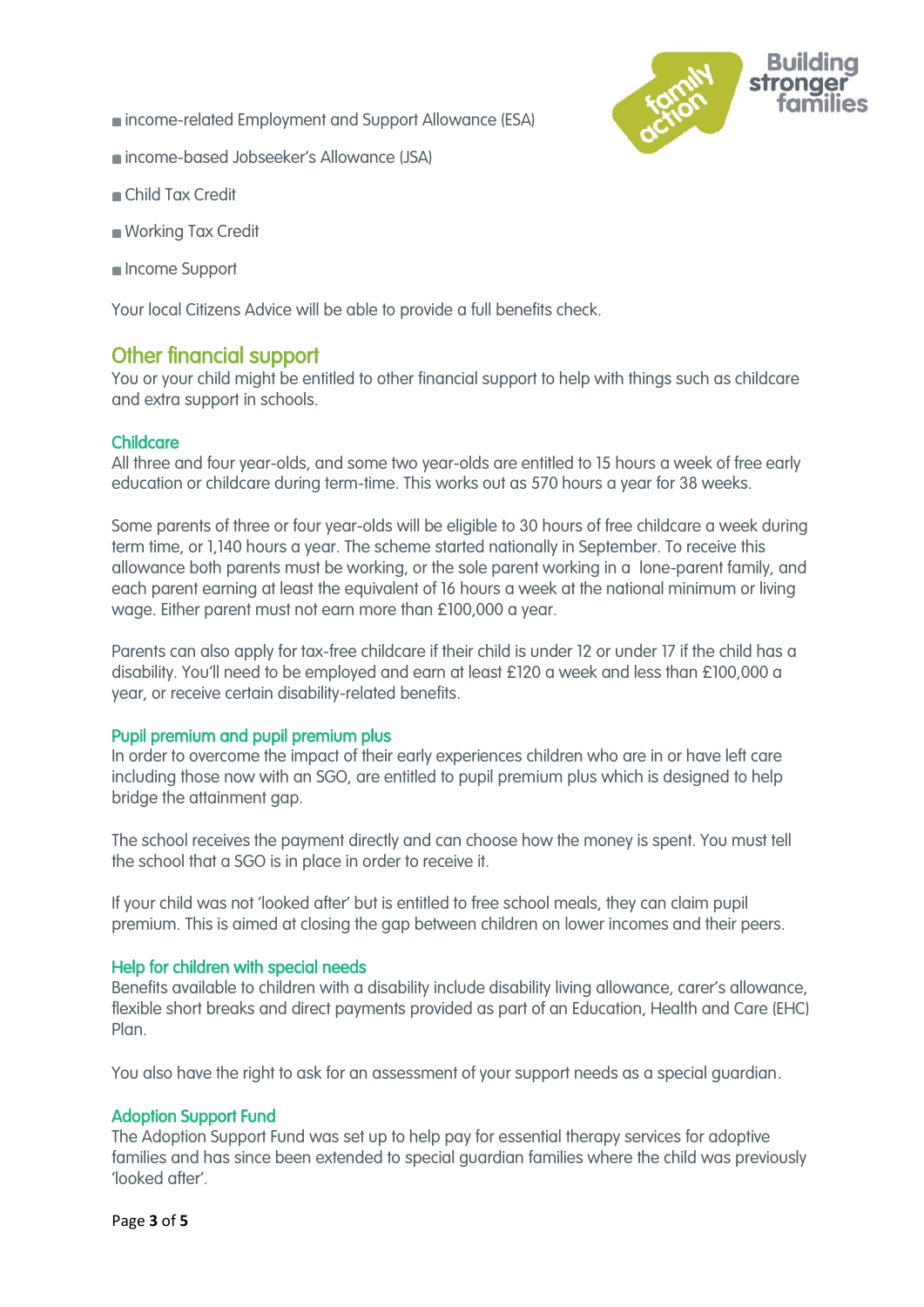

The fund is available to children and young people up to and including the age of 18 (or 25 if the young person has an Education, Health and Care plan (EHC).

## Financial help for further and higher education

If your young person goes into further and higher education they may qualify for financial help from college-run bursary schemes for 16-18/19-year-olds, although they don't have a right to it. They will be assessed against your income and not the birth parent's income.

Your young person might be able to apply for a grant towards their university fees. If your young person was 'looked after' before the SGO was made, and is under 25 years-old, they may receive financial support towards fees and accommodation from Children's Services. If aged between 16 and 21 years-old, they should be able to receive advice and assistance from their local authority as they move into independent living. The Children's Service which last looked after them is responsible.

Young people can also be assessed against their own means as an independent student when applying for higher education. To qualify they need to show that their relationship with their parents has broken down permanently. Cases are judged individually by the education authorities.

## Key points

Ι

- All special guardians are entitled to apply for the means-tested Special Guardianship Allowance but not all who apply will successfully receive it.
- Special guardians are entitled to the same benefits as birth parents.
- Benefits will be changing in 2018 as Universal Credit will replace other benefits.
- Your local Citizens Advice will be able to provide a full benefit check.
- You or your child might be entitled to other financial support to help with things such as childcare and extra support in schools.
- If your child goes into further and higher education they may qualify for financial help from college-run bursary schemes for 16-18/19-year-olds.

# Useful links

### Citizens Advice Bureau

www.citizensadvice.org.uk Helpline: 03454 04 05 06 Citizens advice provides free, confidential and impartial advice on a range of subjects. Their service is free and available to everyone.